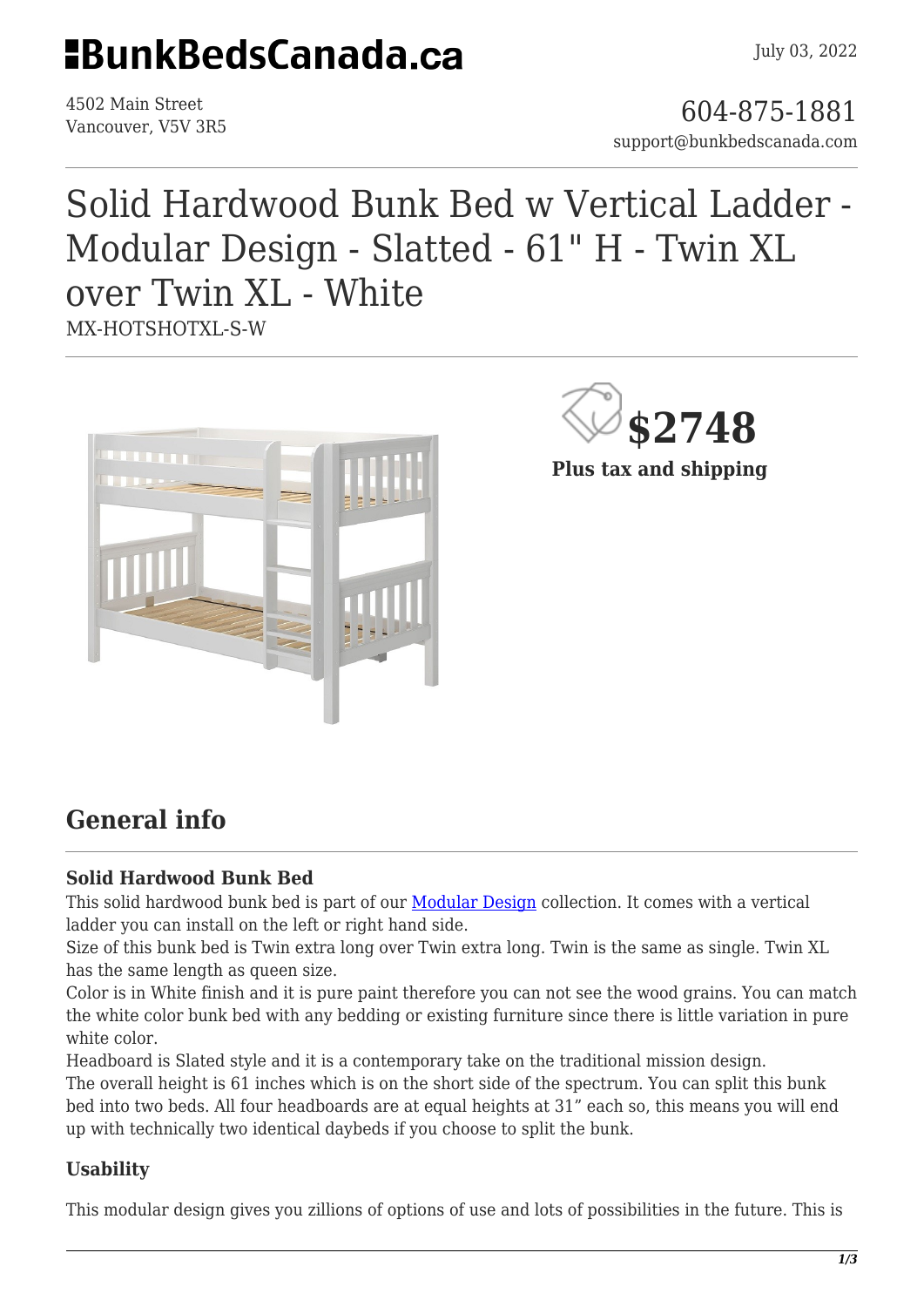# **BunkBedsCanada.ca**

because you can purchase pieces individually which in turn gives you lots of flexibility. Our modular design solid hardwood bunk bed is suitable for use by kids, teens or adults. You can divide this bunk bed into two separate beds.

#### **Solid Wood Frame**

We use solid [hardwood](https://en.wikipedia.org/wiki/Hardwood) for this bunk bed. Our factory uses Aspen, Maple, or Birch wood interchangeably for the production of this unit. To achieve maximum strength, we use premium knot-free hardwood for this bunk bed.

Slats are made of [plywood](https://en.wikipedia.org/wiki/Plywood). They are about 2.5" wide and 2.5" apart from each other. Each slat comes with holes. So, you can secure every slat to the frame with two wood screws.

#### **Under Bed Storage**

You can add a storage trundle under this bunk bed, or normal trundle bed for allowing an extra mattress. Also you can add an under bed dresser or a set of two drawers. These items are independent units so you can add them later on if you choose to.

#### **Safety of Your Bunk Bed**

This modular design solid wood bunk bed can hold a tested 400lb weight capacity on the upper deck. The lower deck can almost also hold the same weight, but we do not test the lower deck. All sizes have a center support on upper deck, except for the Twin. For lower deck, all XL and Queen size come with center support as well.

Our modular design has 4 metal pings, purpose built [Rocklocks](https://bunkbedscanada.com/rock-locks-set-of-4.html) which lock the upper and lower headboards.

We use acrylic paint for the white finish. For natural and chestnut finishes we use nc lacquer (nitro cellulose). Also, we test the finishes for chemical compliance with US and EU safety standards.

#### **Ladder**

You can install this ladder on either the left or right-hand side of your bunk bed to suit your space. Ladder is vertical for this bunk bed. Vertical ladder is harder to climb than the angle ladder but takes less space. If you plan to use a trundle bed or underbed storage, a vertical ladder is going to work better.

The ladder is thick and sturdy. It has anti-slip grooves and each rung is almost 3" wide.

#### **Assembly**

Assembly of the Modular design is relatively easy as you do not need to assemble the headboards. The only items you need to assemble are the ladder, guard rails, connect mattress rails, Rocklock and slats. However, installing the Rocklock is tricky.

#### **Mattress**

A standard size mattress fits this bunk bed just fine. You can use a maximum of 6" thick mattress for the upper bunk. For the lower bunk, depending on which height you choose, you can use a mattress that is between 6" to 8" thick.

#### **Summary:**

- Part of our Modular Design collection. The design allows you to modify your furniture as your needs evolve.
- Made from knot free premium solid hardwood.